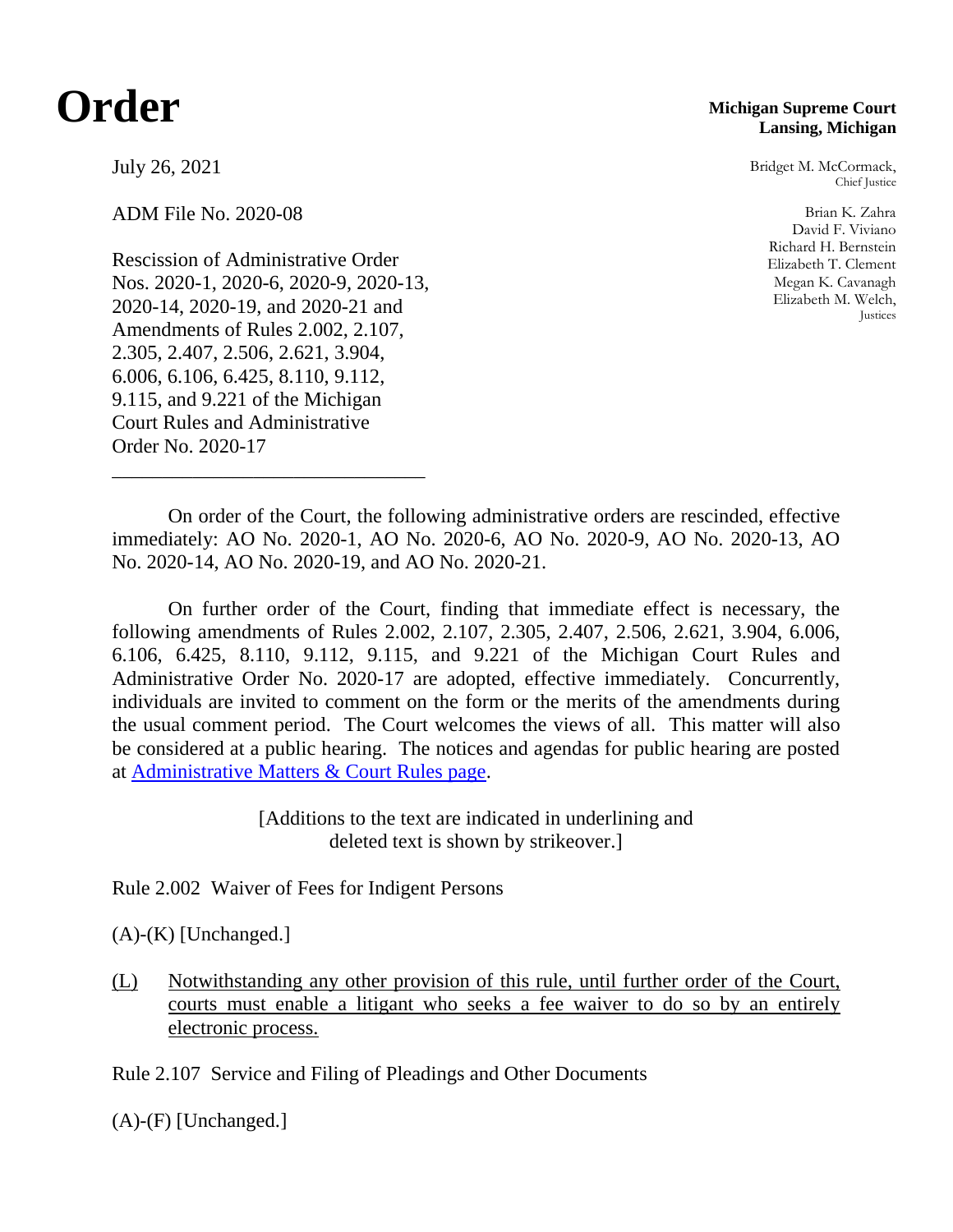- (G) Notwithstanding any other provision of this rule, until further order of the Court, all service of process except for case initiation must be performed using electronic means (e-Filing where available, email, or fax, where available) to the greatest extent possible. Email transmission does not require agreement by the other party(s) but should otherwise comply as much as possible with the provisions of subsection  $(C)(4)$ .
- Rule 2.305 Discovery Subpoena to a Non-Party
- (A)-(E) [Unchanged.]
- (F) Notwithstanding any other provision of this rule, until further order of the Court, a subpoena issued under this rule may require a party or witness to appear by telephone, by two-way interactive video technology, or by other remote participation tools.
- Rule 2.407 Videoconferencing
- (A)-(F) [Unchanged.]
- (G) Notwithstanding any other provision in this rule, until further order of the Court, AO No. 2012-7 is suspended and trial courts are required to use remote participation technology (videoconferencing under this rule or telephone conferencing under MCR 2.406) to the greatest extent possible. In doing so, courts must:
	- (1) Verify that participants are able to proceed remotely, and provide reasonable notice of the time and format of any such hearings for parties, other participants, and the general public in a manner most likely to be readily obtained by those interested in such proceedings.
	- (2) Allow some participants to participate remotely even if all participants are not able to do so. Judicial officers who wish to participate from a location other than the judge's courtroom shall do so only with the written permission of the court's chief judge. The chief judge shall grant such permission whenever the circumstances warrant, unless the court does not have and is not able to obtain any equipment or licenses necessary for the court to operate remotely.
	- (3) Ensure that any such proceedings are consistent with a party's Constitutional rights, and allow confidential communication between a party and the party's counsel.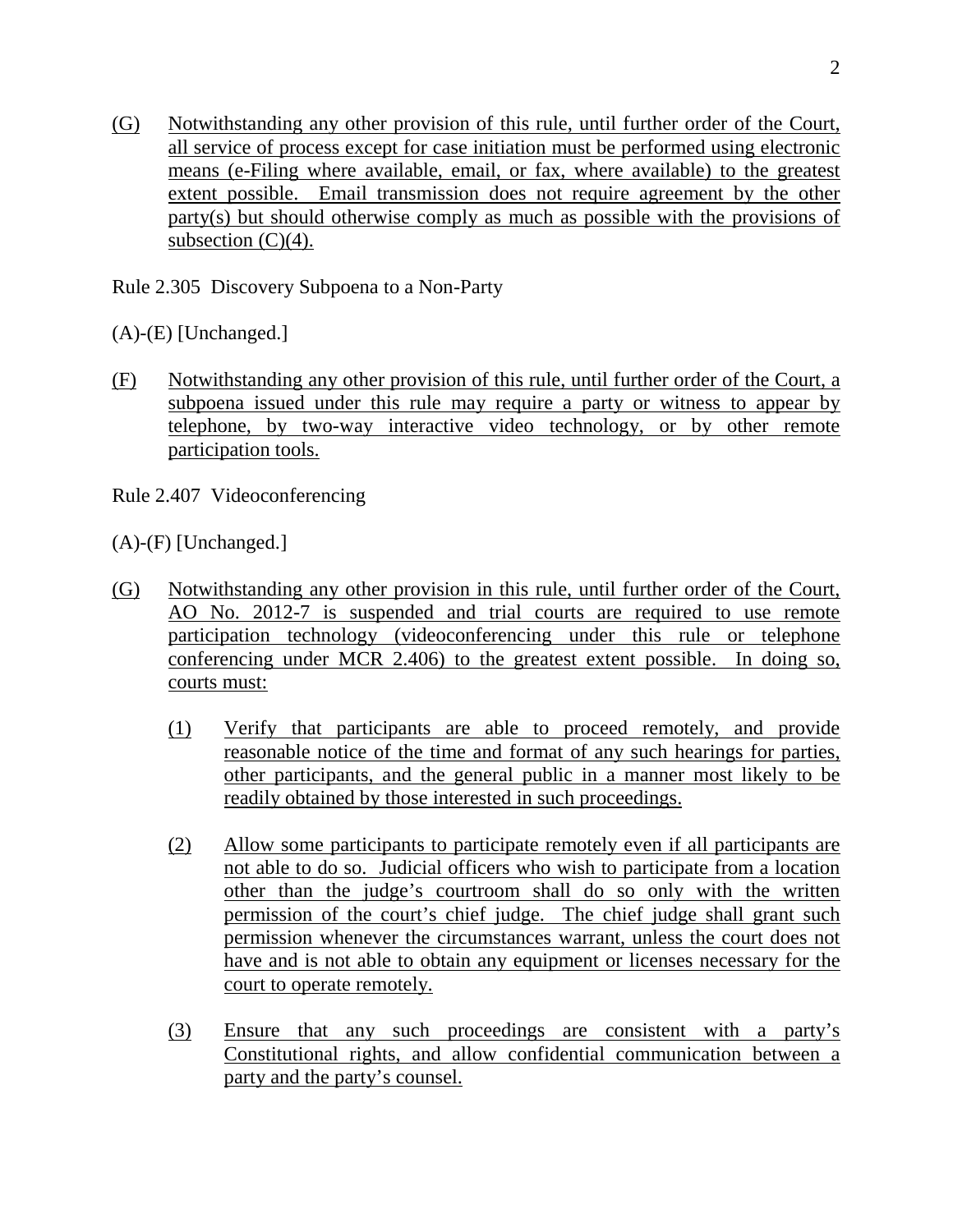- (5) Ensure that the manner in which the proceeding is conducted produces a recording sufficient to enable a transcript to be produced subsequent to the proceeding.
- (6) Ensure that any such remote hearings comply with any standards promulgated by the State Court Administrative Office for conducting these types of proceedings.
- (7) Waive any fees currently charged to allow parties to participate remotely.

Courts may collect contact information, including mobile phone number(s) and email address(es) from any party or witness to a case to facilitate scheduling of and participation in remote hearings or to otherwise facilitate case processing. A court may collect the contact information using a SCAO-approved form. The contact information form used under this provision to collect the information shall be confidential. An email address for an attorney must be the same address as the one on file with the State Bar of Michigan.

Rule 2.506 Subpoena; Order to Attend

(A)-(I) [Unchanged.]

(J) Notwithstanding any other provision of this rule, until further order of the Court, a subpoena issued under this rule may require a party or witness to appear by telephone, by two-way interactive video technology, or by other remote participation tools.

Rule 2.621 Proceedings Supplementary to Judgment

(A)-(B) [Unchanged.]

(C) Subpoenas and Orders. A subpoena or order to enjoin the transfer of assets pursuant to MCL 600.6119 must be served under MCR 2.105. The subpoena must specify the amount claimed by the judgment creditor. The court shall endorse its approval of the issuance of the subpoena on the original subpoena, which must be filed in the action. The subrule does not apply to subpoenas for ordinary witnesses. Notwithstanding any other provision of this rule, until further order of the Court, a subpoena issued under this rule may require a party or witness to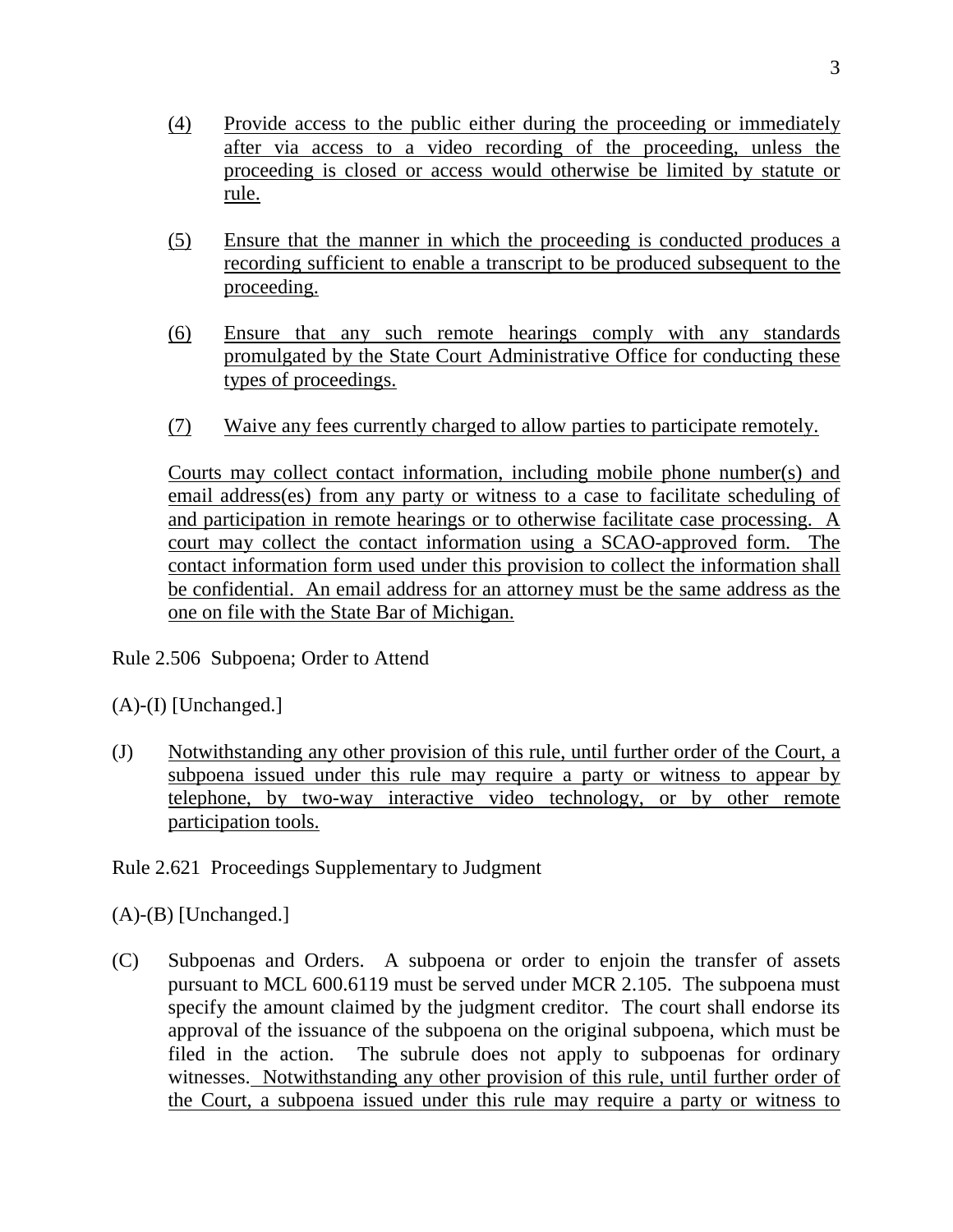appear by telephone, by two-way interactive video technology, or by other remote participation tools.

(D)-(H) [Unchanged.]

Rule 3.904 Use of Videoconferencing Technology

- (A) Delinquency, Designated, and Personal Protection Violation Proceedings. Court may use videoconferencing technology in delinquency, designated, and personal protection violations proceedings as follows:
	- (1)-(2) [Unchanged.]
	- (3) Notwithstanding any other provision of this rule, until further order of the Court, courts may use two-way videoconferencing technology or other remote participation tools where the court orders a more restrictive placement or more restrictive treatment.
- (B)-(C) [Unchanged.]

Rule 6.006 Video and Audio Proceedings

(A)-(D) [Unchanged.]

(E) Notwithstanding any other provision in this rule, until further order of the Court, AO No. 2012-7 is suspended and trial courts are required to use remote participation technology (videoconferencing under MCR 2.407 or telephone conferencing under MCR 2.406) to the greatest extent possible. Any such proceedings shall comply with the requirements set forth in MCR 2.407(G).

Rule 6.106 Pretrial Release

(A) In general. At the defendant's arraignment on the complaint and/or warrant, unless an order in accordance with this rule was issued beforehand, the court must order that, pending trial, the defendant be

(1)-(3) [Unchanged.]

(4) Notwithstanding any other provision in this rule, until further order of the Court, in addition to giving consideration to other obligations imposed by law, trial courts are urged to take into careful consideration local public health factors in making pretrial release decisions, including determining any conditions of release, and in determining any conditions of probation.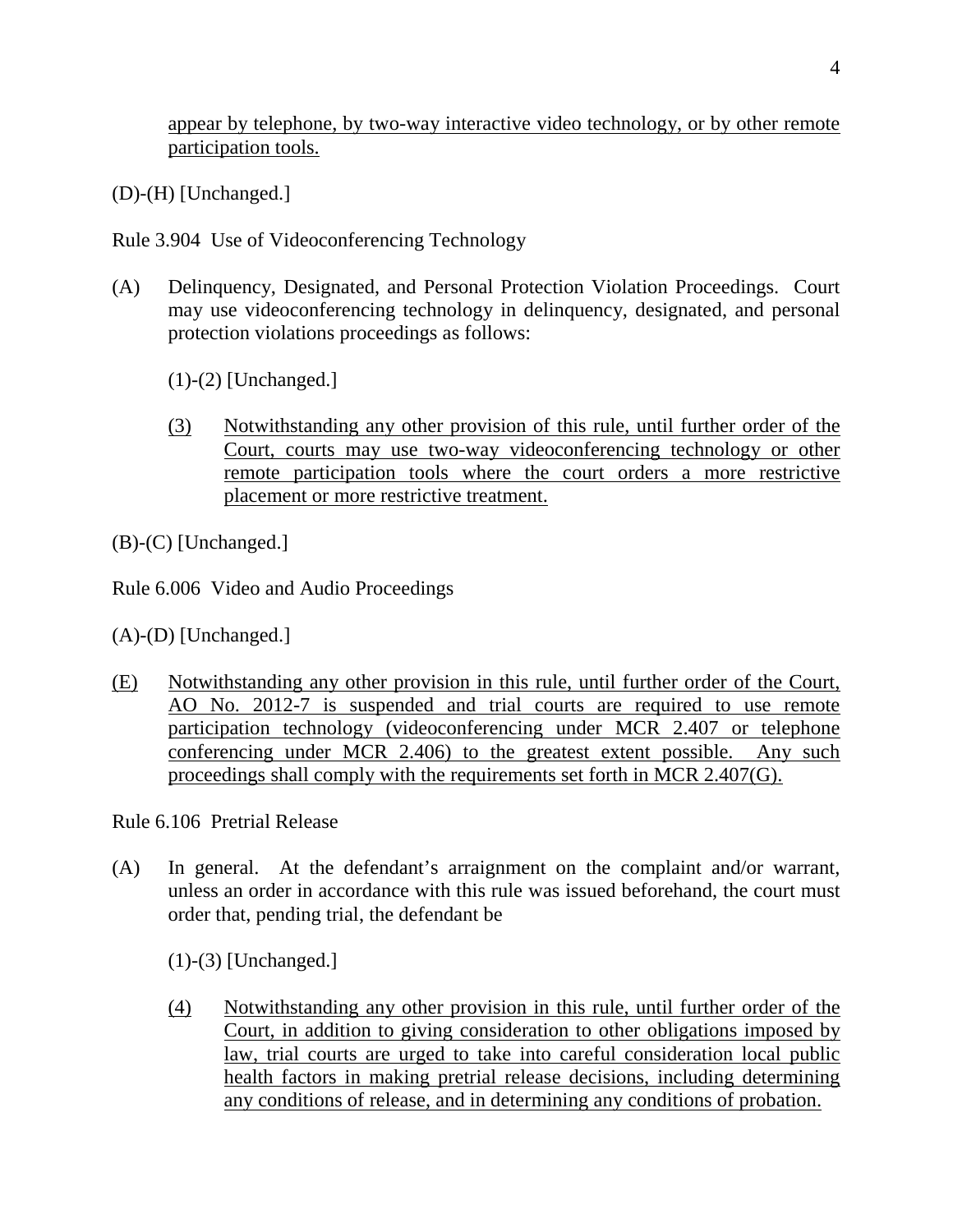(B)-(I) [Unchanged.]

## Rule 6.425 Sentencing; Appointment of Appellate Counsel

(A)-(G) [Unchanged.]

(H) Notwithstanding any other provision in this rule, until further order of the Court, if the defendant is indigent, a request for the appointment of appellate counsel under MCR  $6.425(F)(3)$  must be granted if it is received by the trial court or the Michigan Appellate Assigned Counsel System (MAACS) within six months after sentencing. This provision applies to all cases in which sentencing took place between March 24, 2020 and June 15, 2021.

Rule 8.110 Chief Judge Rule

(A)-(B) [Unchanged.]

(C) Duties and Powers of Chief Judge.

(1)-(2) [Unchanged.]

(3) As director of the administration of the court, a chief judge shall have administrative superintending power and control over the judges of the court and all court personnel with authority and responsibility to:

(a)-(h) [Unchanged.]

(i) perform any act or duty or enter any order necessarily incidental to carrying out the purposes of this rule. As part of this obligation, the court shall continue to take reasonable measures to avoid exposing participants in court proceedings, court employees, and the general public to COVID-19. Such measures include continuing to providing a method or methods for filers to submit pleadings and other filings other than by personal appearance at the court. In addition, courts may waive strict adherence to any adjournment rules or policies and administrative and procedural time requirements as necessary.

To evaluate the effectiveness of the practices adopted by the Supreme Court as emergency measures during the recent pandemic, and consistent with the advisement under  $(C)(1)$  to solicit input from other judges in the jurisdiction, each court's leadership team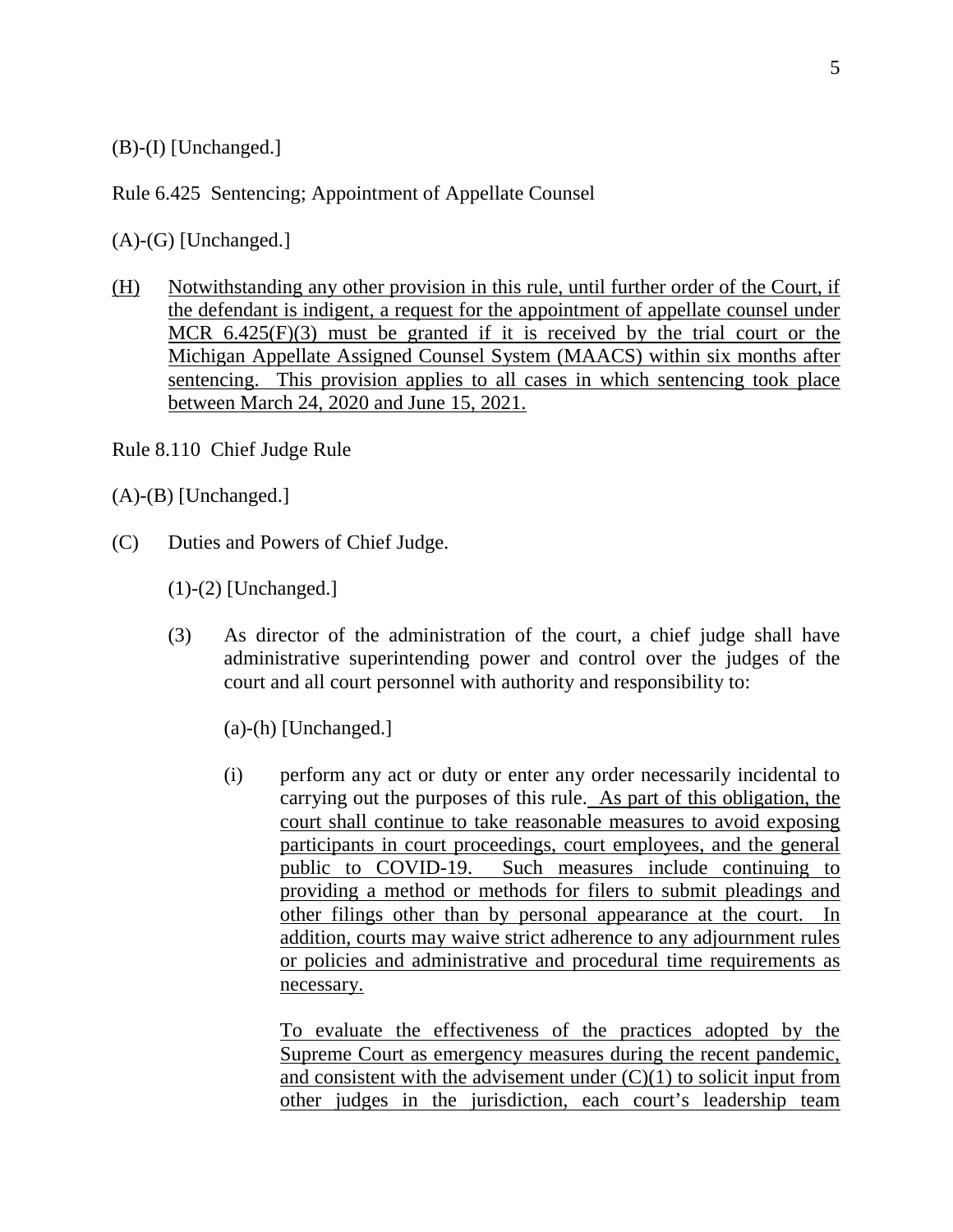(including the chief judge(s) and court administrator(s)) shall convene a meeting to discuss the court's ability to manage operations during the pandemic and also identify potential permanent changes that might improve court processes. The State Court Administrative Office will provide guidance regarding the meetings to be held. The meeting shall include (but not be limited to) representatives from the following stakeholders:

- (i) court funding unit
- (ii) local bar association
- (iii) local legal aid organization
- (iv) regional administrator
- (v) state and local government agencies active in the court (e.g., Michigan Department of Health and Human Services, law enforcement, friend of the court, etc.)
- (vi) nongovernment agencies with interests in court proceedings, such as crime victim advocacy organizations, nonprofit safety net entities, including the local Housing Assessment Resource Agency, and others as reflective of the local community.

This meeting shall be held by September 17, 2021, and a summary of the discussion and proposed recommendations shall be transmitted to the regional office within two weeks after the meeting. Courts must accept written comments submitted by any of the entities listed above, and include those comments as an appendix to its summary.

(4)-(9) [Unchanged.]

- (D) [Unchanged.]
- Rule 9.112 Requests for Investigation
- (A)-(C) [Unchanged.]
- (D) Subpoenas.
	- (1)-(4) [Unchanged.]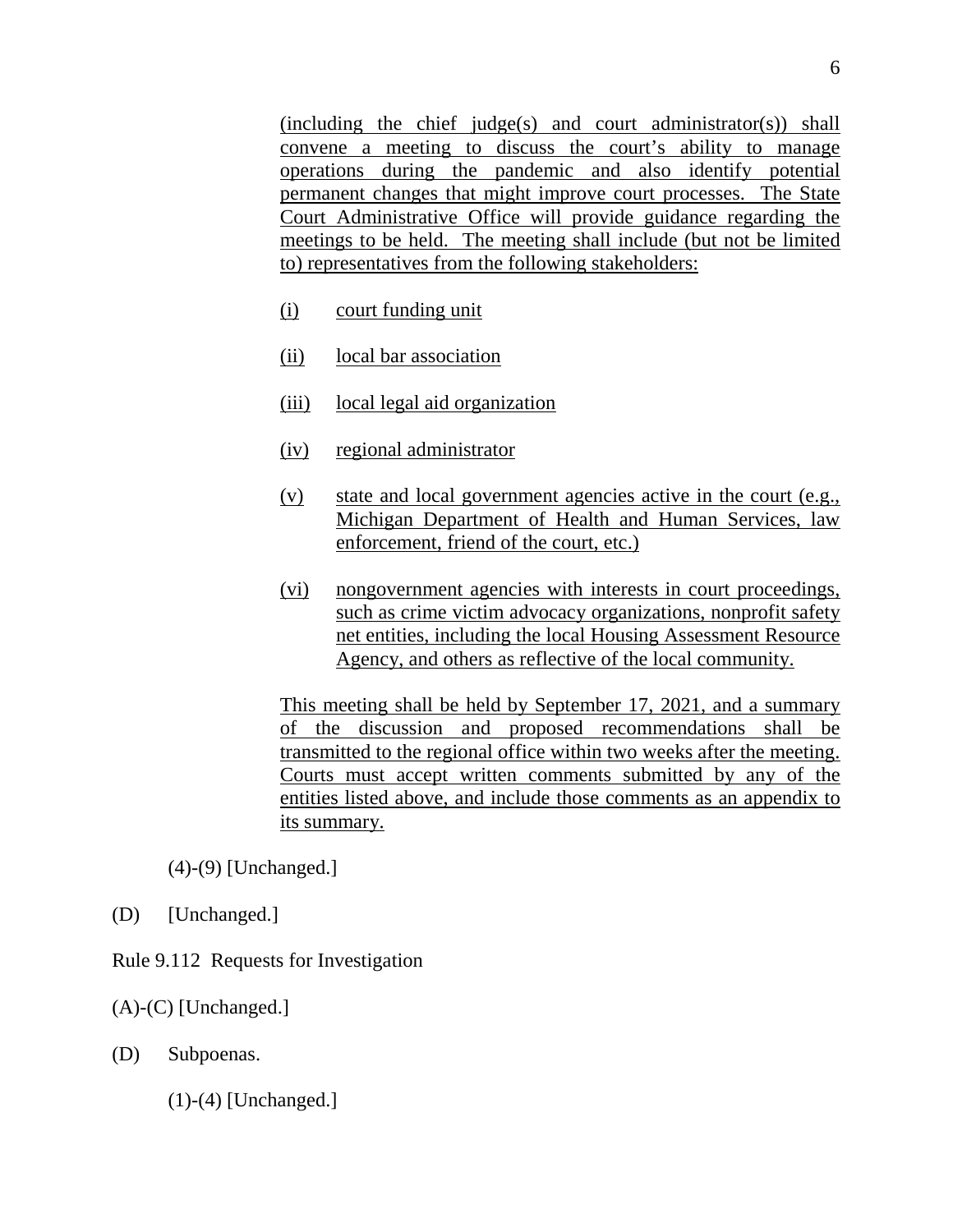(5) Notwithstanding any other provision of this rule, until further order of the Court, a subpoena issued under this rule may require a party or witness to appear by telephone, by two-way interactive video technology, or by other remote participation tools.

Rule 9.115 Hearing Panel Procedure

(A)-(H) [Unchanged.]

- (I) Hearing; Contempt.
	- (1)-(3) [Unchanged.]
	- (4) Notwithstanding any other provision of this rule, until further order of the Court, a subpoena issued under this rule may require a party or witness to appear by telephone, by two-way interactive video technology, or by other remote participation tools.

(J)-(M) [Unchanged.]

Rule 9.221 Evidence

(A)-(B) [Unchanged.]

(C) Issuance of Subpoenas. The commission may issue subpoenas for the attendance of witnesses to provide statements or produce documents or other tangible evidence exclusively for consideration by the commission and its staff during the investigation. Before the filing of a complaint, the entitlement appearing on the subpoena shall not disclose the name of a respondent under investigation. Notwithstanding any other provision of this rule, until further order of the Court, a subpoena issued under this rule may require a party or witness to appear by telephone, by two-way interactive video technology, or by other remote participation tools.

(D)-(E) [Unchanged.]

Administrative Order No. 2020-17 is amended as follows:

[First five paragraphs: unchanged.]

Therefore, the Court adopts this administrative order under 1963 Const, Art VI, Sec 4, which provides for the Supreme Court's general superintending control over all state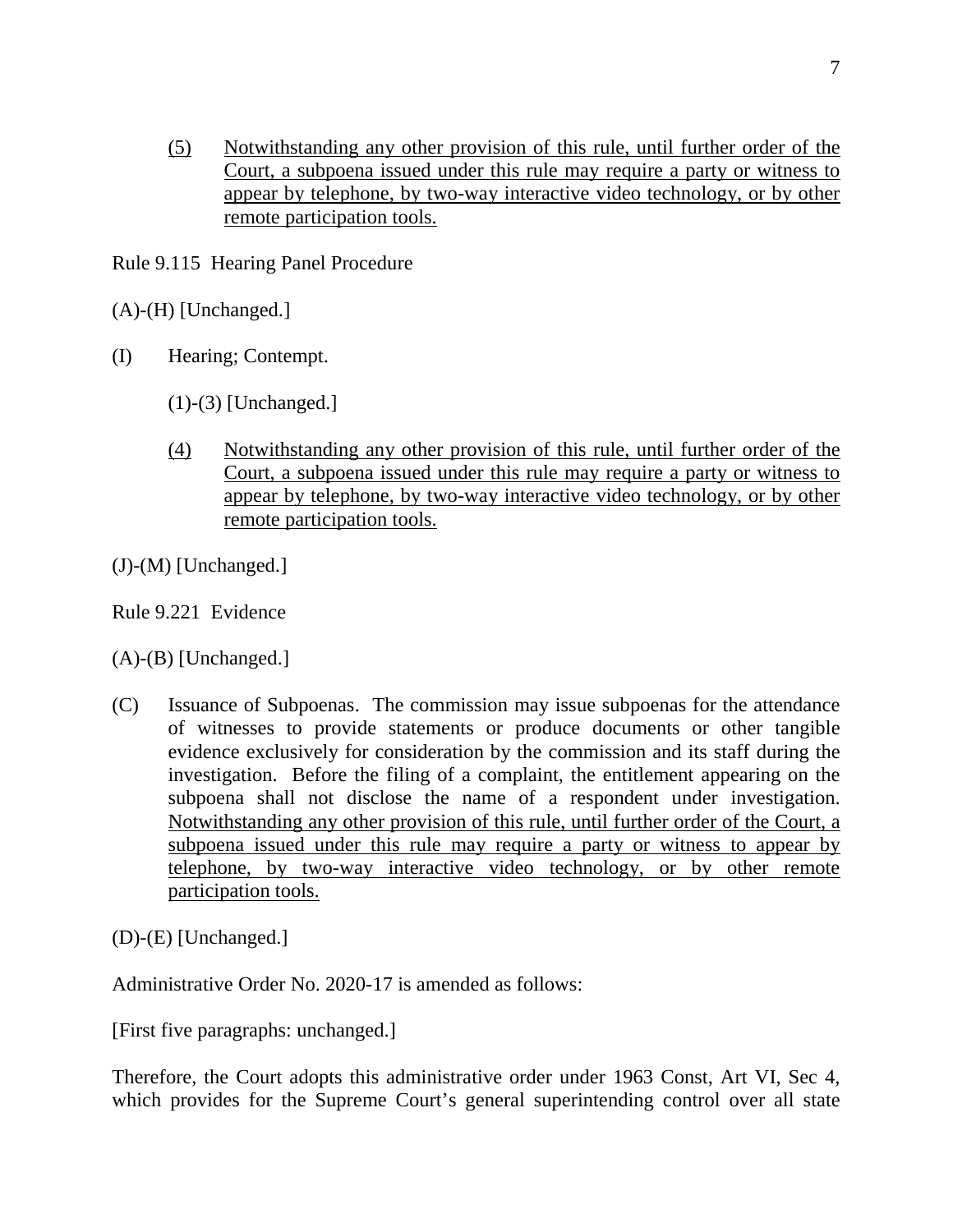courts, directing courts to process landlord/tenant cases following the procedures outlined in this order. Courts are expected to proceed with guidelines referenced in Administrative Order No. 2020-14 (Return to Full Capacity).

- $(A)-(C)$  [Unchanged.]
- (D) Courts are authorized to proceed with these actions by way of remote participation tools, and encouraged to do so to the greatest extent possible. Administrative Order No. 2020-6 requires that tThe court scheduling a remote hearing must "verify that all participants are able to proceed in this manner." Therefore, the summons for each case filed under the Summary Proceedings Act must provide the date and time for remote participation in the scheduled hearing, if applicable. In addition, the summons must be accompanied by any written information about the availability of counsel and housing assistance information as provided by legal aid or local funding agencies. If a remote hearing is scheduled for the first proceeding, the defendant received personal service pursuant to MCR 2.105(A), and the defendant fails to appear, a default may enter. If a remote hearing is scheduled for the first proceeding and the defendant fails to appear and has not been served under MCR 2.105(A), the court may not enter a default but must reschedule the hearing and mail notice for that rescheduled hearing as an in-person proceeding. Under these conditions, a notice of rescheduled hearing mailed by the court within 24 hours after the initial hearing date is sufficient notice of the rescheduled hearing, notwithstanding any other court rule. Other parties or participants may proceed remotely.
- (E) [Unchanged.]
- (F) The court may require remote participation in the second, and any subsequent, proceedings, and the court must verify that participants are able to proceed in that manner under Administrative Order No. 2020-6.

(G)-(I) [Unchanged.]

*Staff Comment*: These amendments largely reflect the substantive provisions of the remaining administrative orders adopted by the Court during the COVID-19 pandemic. Many of the orders have been rescinded or expired by their own terms. In this order, the Court rescinds all remaining active administrative orders entered during the pandemic except for the order regarding procedures specific to landlord/tenant actions (AO No. 2020-17, which is slightly modified as shown above to reflect the rescissions) and the order establishing a wholly online procedure for those taking the Michigan Bar Examination in July 2021 (AO No. 2021-2). Moving the substance of these provisions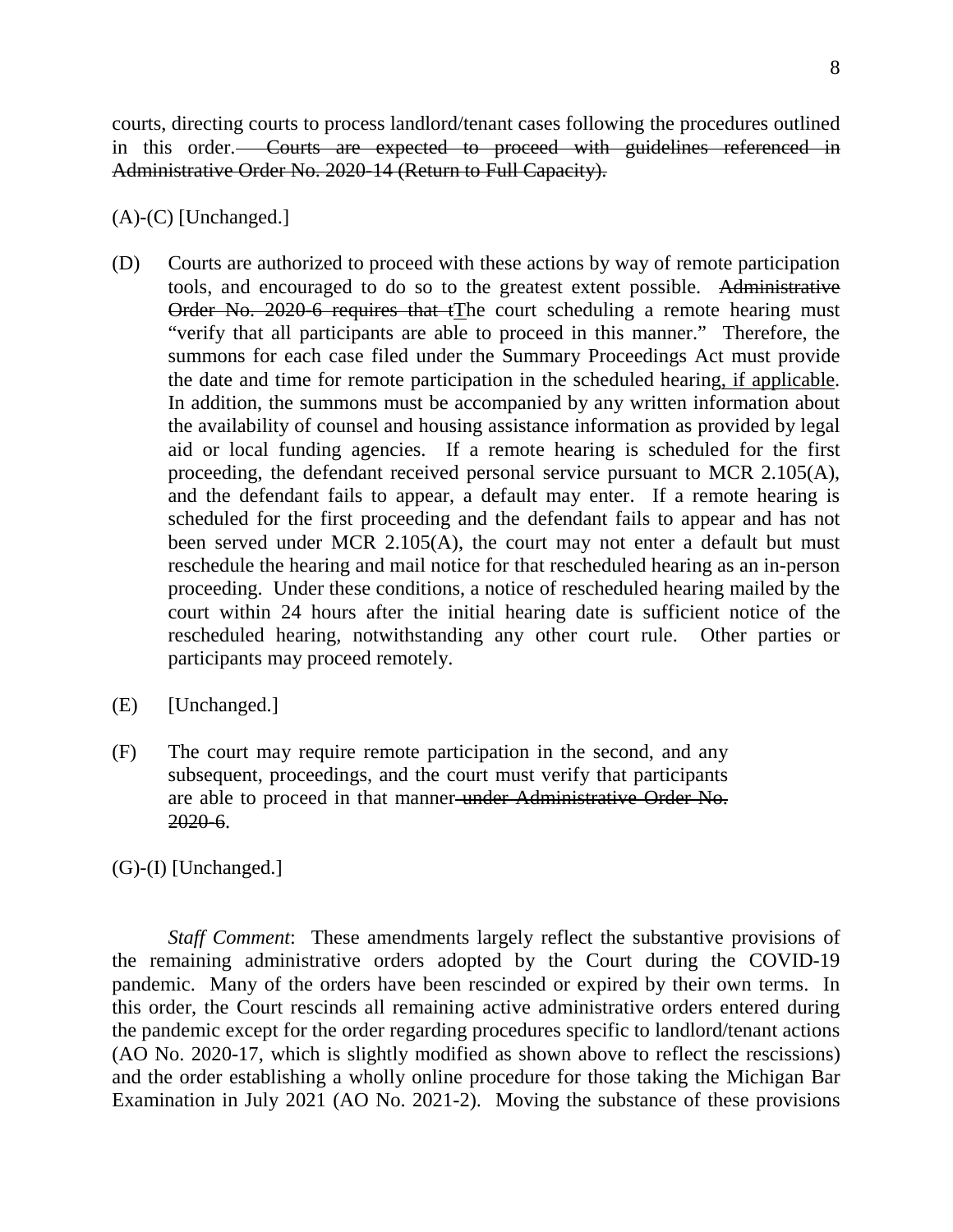into a court rule amendment format returns the Court's procedure to the typical court rule revision procedure. The intent of these amendments is to retain the existing practices courts have been operating under for an interim period while inviting public comment. The Court also anticipates comments in response to the reports of two groups of volunteers organized by the State Court Administrative Office (the [Lessons Learned](https://courts.michigan.gov/News-Events/covid19-resources/COVID19/LessonsLearned.pdf)  [Committee](https://courts.michigan.gov/News-Events/covid19-resources/COVID19/LessonsLearned.pdf) and the [Task Force on Open Courts, Media, and Privacy\)](https://courts.michigan.gov/News-Events/covid19-resources/Documents/Open%20Courts%20Task%20Force%20Draft%20Report%20for%20comment.pdf). Within the next several months, it is anticipated that the Court will consider further proposals for refinements of these and other new proposals to guide courts going forward.

The staff comment is not an authoritative construction by the Court. In addition, adoption of an amendment in no way reflects a substantive determination by this Court.

A copy of this order will be given to the Secretary of the State Bar and to the State Court Administrator so that they can make the notifications specified in MCR 1.201. Comments on the proposal may be sent to the Supreme Court Clerk in writing or electronically by November 1, 2021, at P.O. Box 30052, Lansing, MI 48909, or ADMcomment@courts.mi.gov. When filing a comment, please refer to ADM File No. 2020-08. Your comments and the comments of others will be posted under the chapter affected by this proposal at [Proposed & Recently Adopted Orders on Admin Matters](http://courts.mi.gov/courts/michigansupremecourt/rules/court-rules-admin-matters/pages/default.aspx)  [page.](http://courts.mi.gov/courts/michigansupremecourt/rules/court-rules-admin-matters/pages/default.aspx)

MCCORMACK, C.J. (*concurring*). Michigan courts and the people they serve have a lot to be proud of in the lessons they have learned and what has been accomplished over the past 16 months. Instead of being paralyzed by the global pandemic, judges and court administrators rose to overcome the challenges that delivering justice required. Judges, magistrates, and referees have presided over more than 3.5 million hours of online court proceedings, which were broadcast so the public had access. The State Court Administrative Office's Virtual Courtroom Directory has been used by the public to access live virtual proceedings more than 325,000 times. Local trial court YouTube channels have nearly 135,000 subscribers and trial court videos have millions of views.

The benefits of these changes are vast and undeniable. First and foremost, they have made people safer during the global pandemic. But the improvements in transparency and access to justice are also staggering; remote access has greatly increased court visibility, allowed more people to get legal representation, and reduced the number of cases defaulted because litigants couldn't make it to court. People who would have missed a court date because they didn't have bus fare or couldn't afford to miss work have been spared the consequences of failing to appear (time in jail and accumulated debt).

Equal access to justice is an ongoing concern for the fair administration of our courts. Pre-pandemic, "[c]ourts were falling short in meeting their mission to provide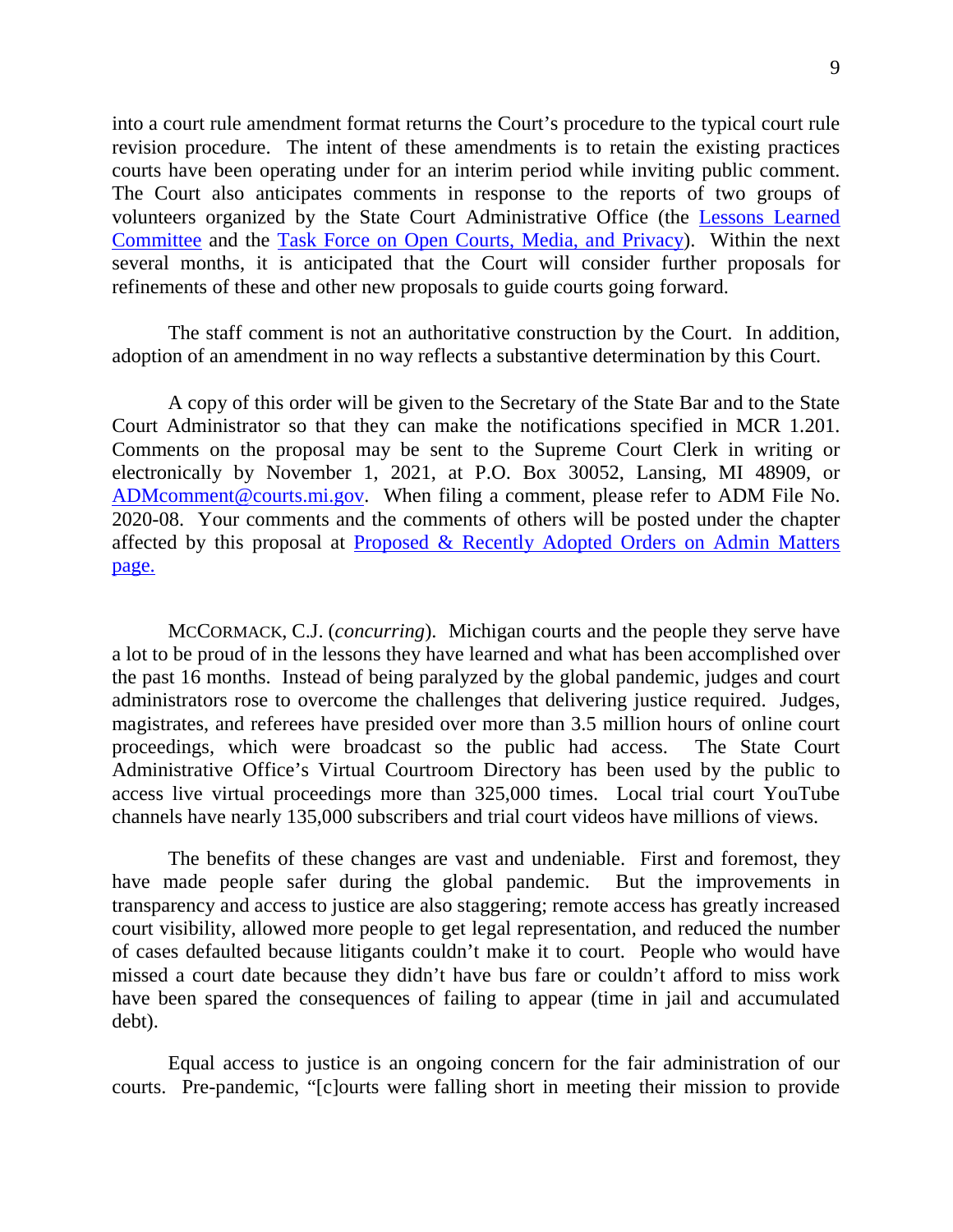access to justice for all, and particularly so when it comes to addressing the needs of lower-income and minority communities." Michigan Justice For All Task Force, *Strategic Plan and Inventory Report* (December 2020), p 2, available at [<https://courts.michigan.gov/News-](https://courts.michigan.gov/News-Events/JusticeForAll/Final%20JFA%20Report%20121420.pdf)[Events/JusticeForAll/Final%20JFA%20Report%20121420.pdf>](https://courts.michigan.gov/News-Events/JusticeForAll/Final%20JFA%20Report%20121420.pdf) (accessed July 23, 2021)

[https://perma.cc/74UE-V9WN]. Indeed, surveys showed that "nearly nine in ten lowincome individuals with a civil legal problem receive little or no legal help" in trying to navigate the justice system. *Id*. Unequal access to justice has worrisome consequences for the public's confidence in our courts, and therefore in the rule of law.

The benefits of remote options for people who have historically been excluded from our justice system is lemonade. Interviews of judges who oversee child welfare courts conducted by the National Center for State Courts found that parents, foster parents, and kinship caregivers appeared more often at virtual proceedings than live, and they attributed that increase in part to not having to travel, find parking, or miss work. See National Center for State Courts, *Study of Virtual Child Welfare Hearings: Impressions From Judicial Interviews* (June 2021), available at [<https://www.ncsc.org/\\_\\_data/assets/pdf\\_file/0018/65520/Study-of-Virtual-Child-](https://www.ncsc.org/__data/assets/pdf_file/0018/65520/Study-of-Virtual-Child-Welfare-Hearings-Judicial-Interviews-Brief.pdf)[Welfare-Hearings-Judicial-Interviews-Brief.pdf>](https://www.ncsc.org/__data/assets/pdf_file/0018/65520/Study-of-Virtual-Child-Welfare-Hearings-Judicial-Interviews-Brief.pdf) (accessed July 23, 2021) [https://perma.cc/AVX8-WCNZ]. Other sources have shown that participation in eviction cases skyrocketed after virtual proceedings began, resulting in lower default rates. See Joint Technology Committee, *Judicial Perspectives on ODR and Other Virtual Court Processes* (May 18, 2020), available at [<https://www.ncsc.org/\\_\\_data/assets/pdf\\_file/0023/34871/2020-05-18-Judicial-](https://www.ncsc.org/__data/assets/pdf_file/0023/34871/2020-05-18-Judicial-Perspectives.pdf)[Perspectives.pdf>](https://www.ncsc.org/__data/assets/pdf_file/0023/34871/2020-05-18-Judicial-Perspectives.pdf) (accessed July 23, 2021) [https://perma.cc/T2MY-6DTZ].

Virtual proceedings have had enormous efficiency benefits too. By reducing travel time and time spent in the courthouse waiting for hearings to begin, attorneys can appear in courts in multiple counties on the same day. And lawyers benefit too when courts around the state have the same processes for appearing. Having to negotiate vastly different rules from court to court around the state is a cost lawyers and their clients would bear.

Of course there are proceedings that cannot be conducted remotely unless the parties consent. *People v Jemison*, 505 Mich 352 (2020). And there are others that are simply better suited for physical courtrooms. This interim order will allow us to hear from the bench, the bar, and the public about all of this, so that we can take advantage of all the benefits we have gained and make informed decisions about how to best use remote platforms going forward. And in the meantime, we won't lose ground. Our choice is not between smartphones and barristers' wigs.

Justices VIVIANO and BERNSTEIN would disregard all this progress for the people most historically excluded from our justice system in the name of "we should go back to the way we've always done it." That approach would needlessly hurt the many litigants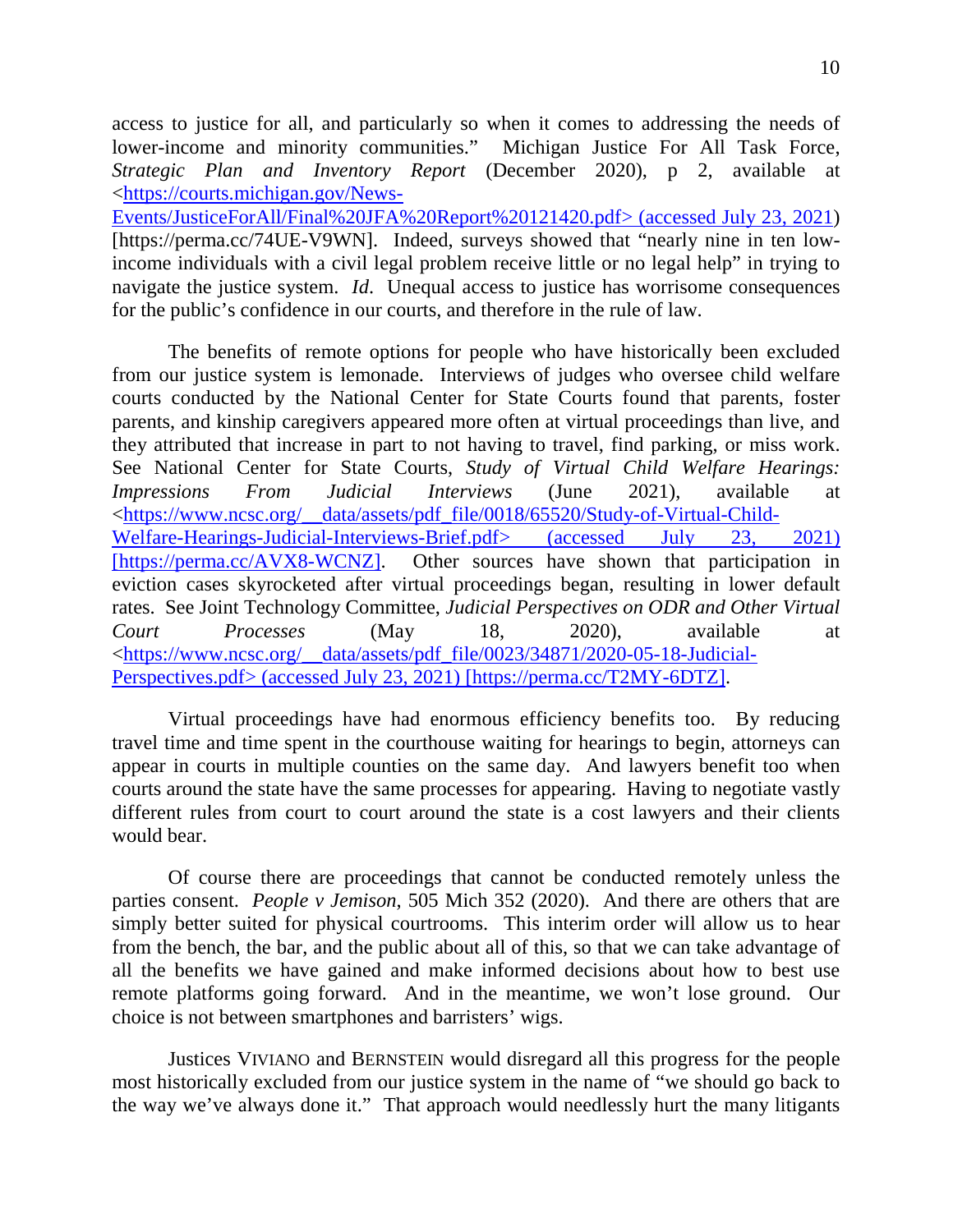who have gained the most from our new pandemic practices, as well as the many lawyers (and their clients) who have seen efficiencies otherwise not possible. Litigants who might have failed to appear because they will lose their job if they miss work, or who have no access to transportation or no one to care for their children or physical difficulty getting to court, are the ones who would pay the cost if the ability to participate virtually is not an option anymore and instead put off until some future unspecified time when we get around to considering it.<sup>[1](#page-10-0)</sup> Today's interim step avoids asking those least positioned to bear those costs to do so—it continues robust remote access while we take in the lessons we have all learned.

It's time to move forward, not back. We should look at what we have learned from our collective experiences during the pandemic and continue to use practices that have worked while discarding practices that have not. Every other institution and industry is doing exactly that—changing their practices for the better based on lessons learned this past 16 months. The modern workforce will never return to its February 2020 norms. Business travel, education and healthcare will never be the same.

Why should courts be the one institution that doesn't benefit from the lessons learned from the accelerated innovation that COVID-19 brought?<sup>[2](#page-10-1)</sup> More importantly, the public traditionally excluded from those courts should not lose a valuable new tool for access and transparency. Today's order makes certain they won't, and I am therefore pleased to support it.

## ZAHRA, J. (*concurring in part and dissenting in part*).

Faced with the COVID-19 pandemic, this Court used its equitable powers to employ emergency measures we hoped would respond to a health crisis not seen by this state in more than one hundred years. We could only surmise whether these procedures would adequately address the emergency we faced, and we exercised our best effort to respond appropriately. Today, it appears that the health crisis we faced is now behind us, and the Court lifts most of its emergency orders. I concur in the portion of today's order that rescinds most of these emergency orders. I, however, dissent from the implementation of these emergency procedures through court rules that are given

<span id="page-10-0"></span><sup>&</sup>lt;sup>1</sup> I am not sure I understand what my colleagues believe regular process should require here—we have given rule changes immediate effect while taking public comment before. And we don't have a regular process for a global pandemic that forced us to quickly change our processes and then serendipitously learn that our new approach boosted access to justice and transparency.

<span id="page-10-1"></span><sup>&</sup>lt;sup>2</sup> Continued remote hearings are part of the solution to backlogs because they increase capacity: visiting judges can conduct remote proceedings for matters that are suited for them, freeing up physical courtrooms for jury trials and other proceedings that are not suited for them.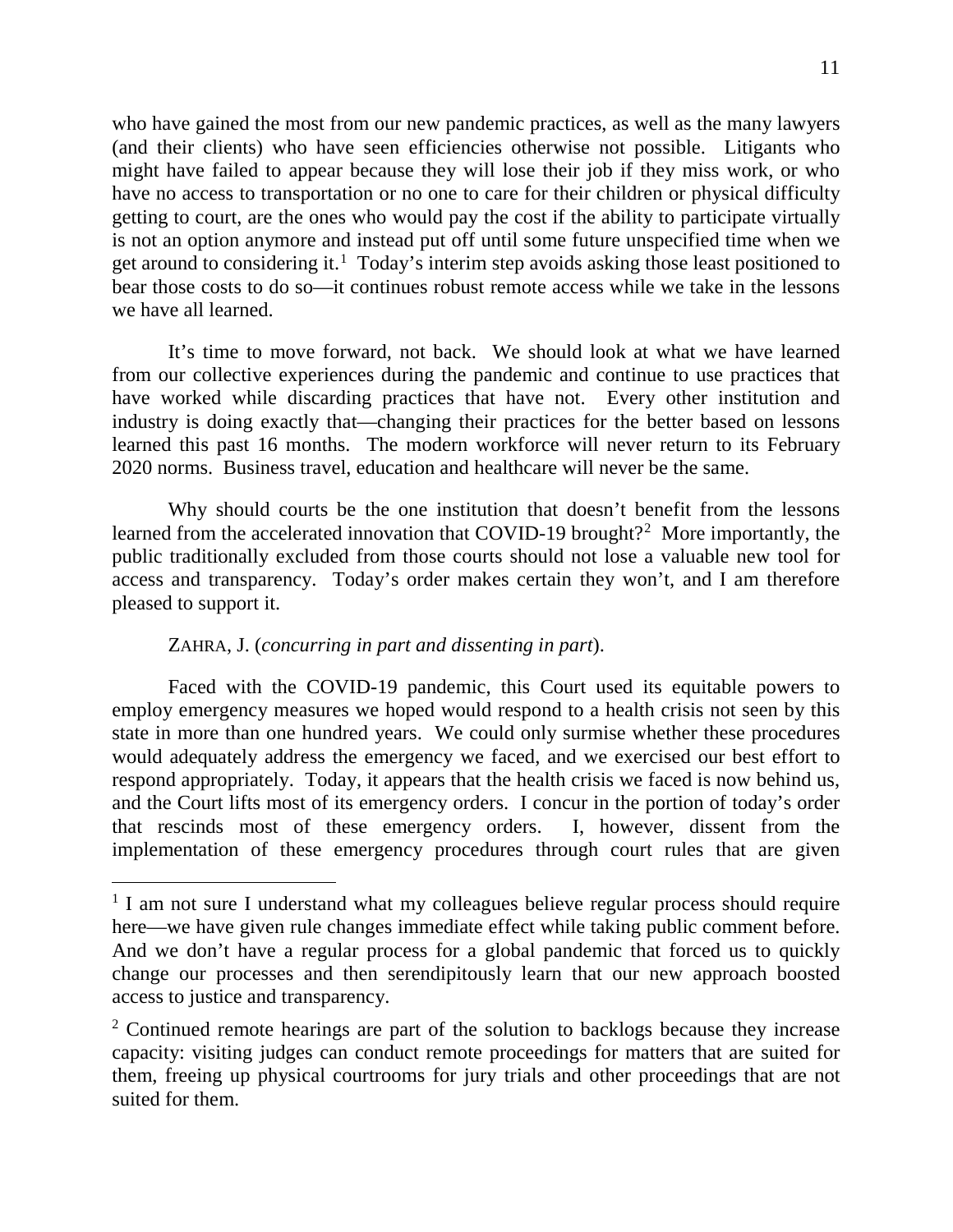immediate effect, a process that is imprudent and wholly inconsistent with the traditional process of this Court.

The Court, no doubt, has good intentions in implementing these emergency measures through court rules having immediate effect. But summary implementation of new court rules is rarely employed and occurs only when immediate action is required, such as when an immediate response is needed to address legislative changes in the law or our caselaw renders a rule obsolete. No such circumstances are present here.

A perfect solution is not at hand. Like most matters that end up in this tribunal, there are competing interests at stake, and we should not treat this as an all-or-nothing proposition. Remote hearings provide an opportunity to increase access to justice. This is no small matter. At the same time, remote hearings deny trial courts their full authority to maintain the dignity and proper decorum of the court. The courtroom—with the judge perched on a bench, the call of the court crier to open court and call cases, and the ceremony and ritual of live court proceedings—affords trial courts with authority that is conspicuously absent from video proceedings. It cannot be denied that there is an increased risk that litigants participating remotely will make a mockery of court proceedings, with the court having little to no remedy available to sanction such disruptive conduct. These concerns merit public attention before considering even interim court rules, which, more often than not, load the dice toward their later adoption as permanent court rules.

Video court served its purpose during the state of emergency, but this emergency has, for the most part, passed. It is simply not appropriate for this Court to administer the Michigan court system as though this emergency continues. The better approach, in my view, is to trust our trial courts. The trial courts of this state have the authority to implement video proceedings under our current rules. I would leave it to the discretion of our trial courts to determine when and where best to use these tools. I trust our trial courts to implement these procedures as needed and where such proceedings benefit our judicial process. I would not implement these rules with immediate effect. The Court should instead publish these proposed changes for public comment and conduct a public hearing before imposing on our trial courts a process that was put in place on an emergency basis. In short, we should follow our standard process and promulgate changes to our court rules in due course based on the lessons learned from this crisis, not by imposing procedures that represented our best efforts in responding to it.

VIVIANO and BERNSTEIN, JJ. (*concurring in part and dissenting in part*). We write this joint statement because we strongly believe it is time for this Court to stop administering the state courts by issuing emergency orders and we share a deeply held conviction that our state courts should return to in-person proceedings as much and as quickly as possible. We recognize that there are continued public health challenges due to the COVID-19 pandemic, but we have practiced law and managed courts long enough to know that our chief judges in Michigan are up to the task of managing their own court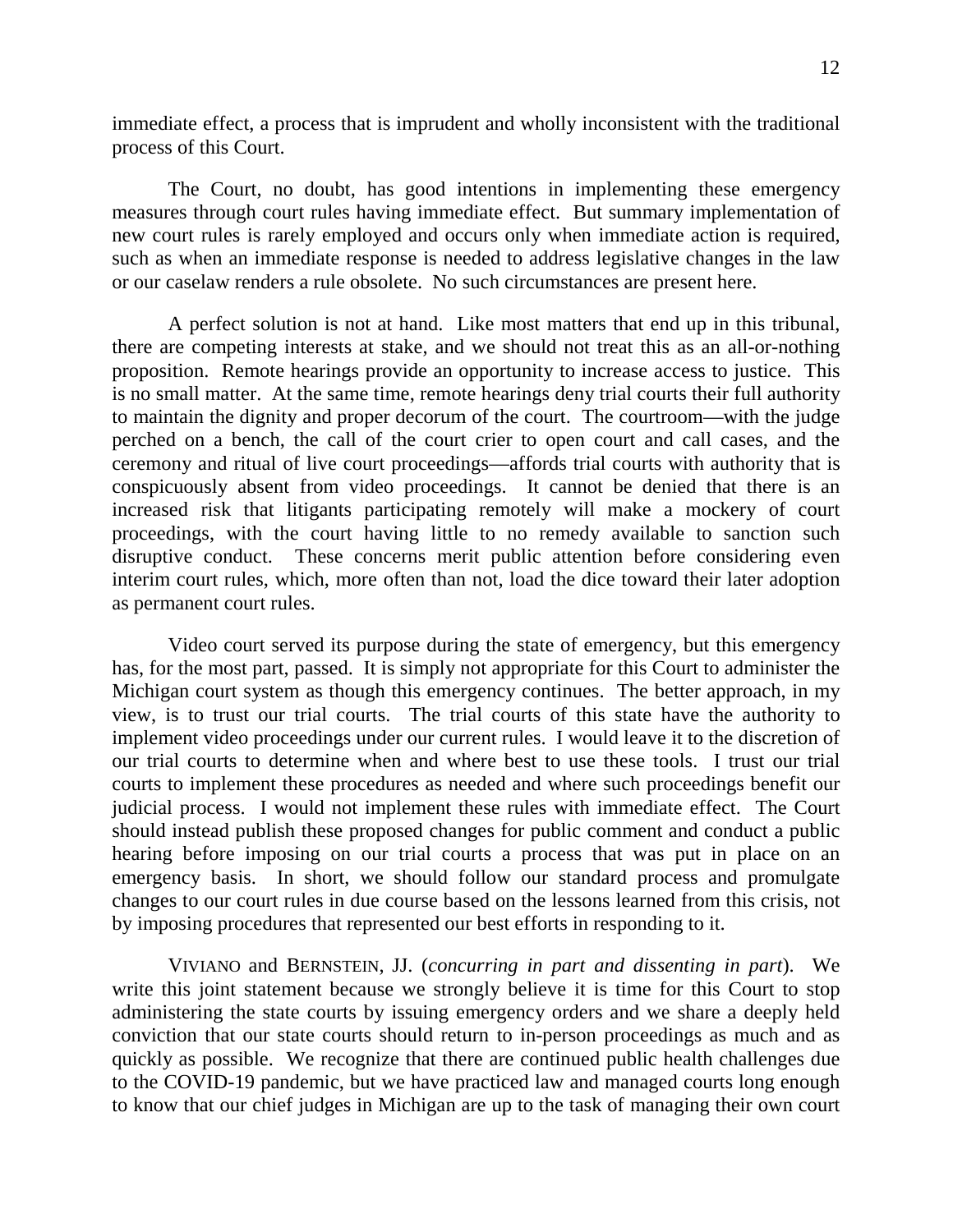facilities in a safe, responsible, and efficient manner. We also have great confidence in the ability of our trial judges to manage their dockets and their courtrooms, keeping a keen eye on the safety of their staff, attorneys, litigants, and the public.

We agree with the Court's order today to the extent it rescinds many of our COVID-19-related administrative orders, but we dissent to the extent that the Court continues to require expanded use of remote proceedings.<sup>[3](#page-12-0)</sup> The administrative orders that we issued since the start of the COVID-19 pandemic represented our best efforts to address a complex problem that affected numerous facets of our court system. But they, along with the return to full capacity directives issued by the State Court Administrative Office, have prevented large-scale, in-person judicial proceedings across most of the state for the past 18 months. This has contributed to a massive backlog of in-person proceedings that simply cannot be alleviated by the use of more remote proceedings.<sup>[4](#page-12-1)</sup> We believe, however, that the time has come to end these emergency measures and restore normal operating procedures.<sup>[5](#page-12-2)</sup>

Those procedures reflect centuries of tradition that have placed courtrooms and courthouses at the center of the judicial process. There is a reason that our taxpayers

<span id="page-12-0"></span><sup>&</sup>lt;sup>3</sup> We agree with the Court's rescission of Administrative Order Nos. 2020-1, 2020-6, 2020-9, 2020-13, 2020-14, and 2020-19 and the retention of Administrative Order No. 2021-2. We also agree with imposing the conditions previously found in AO 2020-6 on any remote hearings that are conducted. But, for the reasons discussed in this statement, we strongly disagree with the requirement that courts use remote participation technology "to the greatest extent possible," MCR 2.407(G); MCR 6.006(E); and with the court rule amendment permitting judges to preside over cases from a location other than the judge's courtroom by suspending Administrative Order No. 2012-7.

<span id="page-12-1"></span><sup>4</sup> See Brand-Williams, The Detroit News, *Michigan Courts Face Massive Backlog of Felony Cases Awaiting Trial* (July 4, 2021) <https://www.detroitnews.com/story/news/local/michigan/2021/07/04/michigan-courtsface-massive-backlog-felony-cases-awaiting-trial/7787034002/> (accessed July 20, 2021) [https://perma.cc/68GH-VW2Y]. The backlog consists of jury trials, preliminary examinations, and other hearings that must be conducted in person. To answer this docket crisis with a renewed emphasis on remote hearings seems to us at best misguided.

<span id="page-12-2"></span><sup>&</sup>lt;sup>5</sup> In making these court rule changes, the Court again deviates from our general practice of first providing notice and an opportunity to comment, and conducting a public hearing on proposed rule changes prior to adopting them, see MCR 1.201(A) through (C), (E). Although we have the ability to dispense with the notice requirements if "there is a need for immediate action or if the proposed amendment would not significantly affect the delivery of justice," MCR 1.201(D), neither of these conditions is met here. Nor are these changes of the sort that would typically be placed in permanent court rules, since the language is vague and aspirational.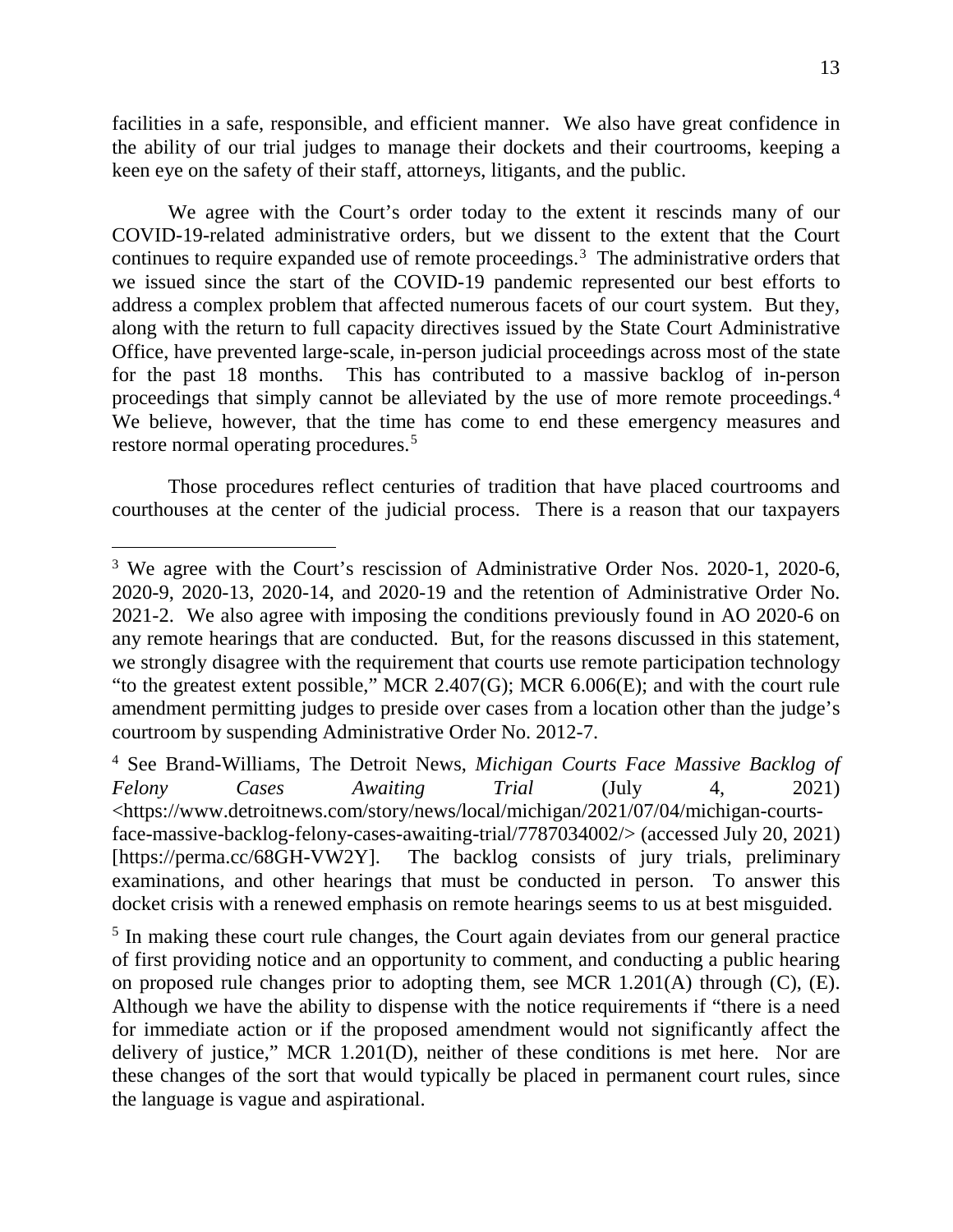have provided each judge in Michigan with a separate courtroom. They represent more than just physical structures.<sup>[6](#page-13-0)</sup> Courthouses hold "symbolic importance" in our society, and their presence "affirm[s] the presence of a community, of a society, by reflecting its values back to itself."<sup>[7](#page-13-1)</sup> The courthouse itself reinforces the importance of what occurs within its walls.<sup>[8](#page-13-2)</sup> Suffice it to say that this symbolism can be lost during remote hearings.<sup>[9](#page-13-3)</sup>

The overemphasis on remote hearings reflected in today's court rule amendments risks—in a very real way—depriving people of their day in court. Even prior to the COVID-19 pandemic, research revealed concerns about the impacts caused by holding proceedings remotely.[10](#page-13-4) Remote proceedings may "make it more difficult for the judge

<span id="page-13-0"></span><sup>&</sup>lt;sup>6</sup> We emphasize the importance of the courthouse and courtroom to acknowledge the authority and significance that these spaces have persistently held in our society. Despite that, we continue to acknowledge that courthouses may present accessibility concerns for certain populations. See Pant, McAnnany, and Belluscio, New York Lawyers for the Public Interest, *Accessible Justice: Ensuring Equal Access to Courthouses for People*  with Disabilities (March 2015) <https://www.nylpi.org/wpcontent/uploads/2015/03/Accessible-Justice-NYLPI-3-23-15.pdf> (accessed July 20, 2021) [https://perma.cc/8H4F-7DJX].

<span id="page-13-1"></span><sup>7</sup> Rowden & Wallace, *Remote Judging: The Impact of Video Links on the Image and the Role of the Judge*, 14 Int'l J L Context 504, 518 (2018).

<span id="page-13-2"></span><sup>8</sup> See Haldar, *In and Out of Court: On Topographies of Law and the Architecture of Court Buildings*, 7 Int'l J for Semiotics L 185, 189 (June 1994) ("Architecture marks off and signifies that authority-to-judge which can only be found inside a court of law and nowhere else<sup>[</sup>;] it assigns legal discourse to a proper place.").

<span id="page-13-3"></span><sup>9</sup> See Wolfson, Louisville Courier Journal, *Think a Court Cat Filter Is Weird? Try Virtual Court with Beer, Bikinis and Clients in Bed* (December 18, 2020) <https://www.courier-journal.com/story/news/2020/12/18/amid-covid-19-pandemic-

remote-court-hearings-bare-naked-truth/3932436001/> (accessed July 20, 2021) [https://perma.cc/X8GJ-F62G] (providing examples of parties and attorneys taking remote court appearances less seriously than warranted).

<span id="page-13-4"></span><sup>&</sup>lt;sup>10</sup> "Video hearings are now a common feature in immigration court, and have been used regularly since the 1990s. The use of videoconferencing, even without the petitioner's consent, is specifically authorized by statute." Bannon & Adelstein, Brennan Center for Justice, *The Impact of Video Proceedings on Fairness and Access to Justice in Court* (September 10, 2020) <https://www.brennancenter.org/our-work/research-reports/impactvideo-proceedings-fairness-and-access-justice-court>, p 4 (accessed July 17, 2021) [https://perma.cc/68JE-5TPV]. The American Bar Association has previously recommended that the use of video hearings "be limited to procedural (as opposed to substantive) hearings and that respondents should be entitled to knowing and voluntary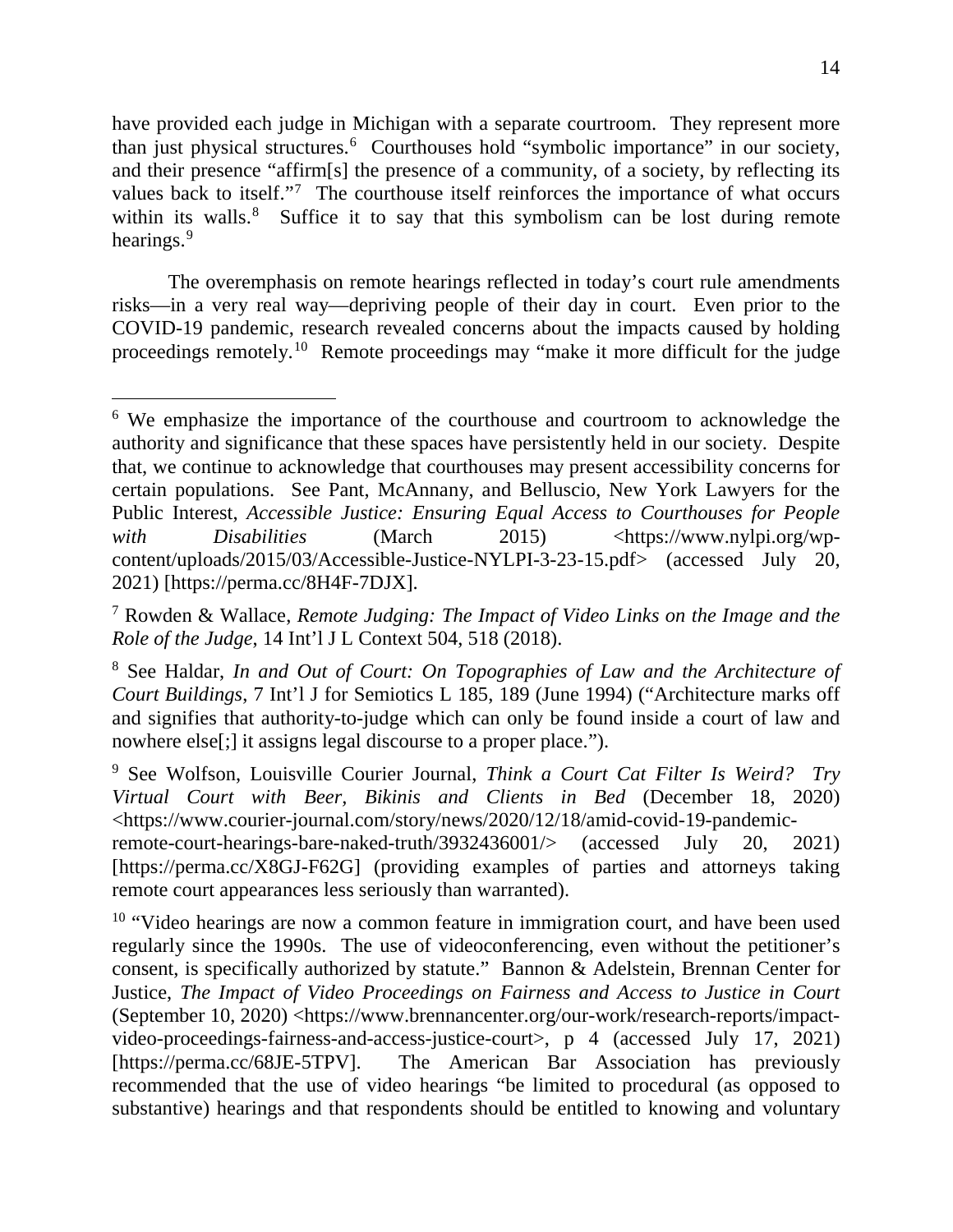15

to both embody and maintain the authority of the court," and appearance via video may not "adequately convey the authority of the court," which can affect the solemnity of the proceedings.[11](#page-14-0) Well-settled caselaw holds that, in the context of criminal trials, in-person testimony can be essential to a defendant's constitutional rights.<sup>12</sup> Even commentators who support expansion of videoconferencing technologies in judicial proceedings advise proceeding with caution before adopting radical changes that risk impinging on litigants'

consent to proceeding" via video, given the due process concerns that were raised by the use of such technology. American Bar Association Commission on Immigration, *2019 Update Report: Reforming the Immigration System* (March 2019) <https://www.americanbar.org/content/dam/aba/publications/commission\_on\_immigration /2019\_reforming\_the\_immigration\_system\_volume\_1.pdf>, p 18 (accessed July 21, 2021) [https://perma.cc/W3TW-RRL3]. See also Eagly, *Remote Adjudication in Immigration*, 109 Nw U L Rev 933, 941 (2015) ("Detainees and their attorneys are frequently discouraged by the numerous logistical and technical difficulties associated with litigating televideo cases, such as unpredictable interruptions in the video feed, challenges in communicating with interpreters not physically present in the same room, and the impossibility of confidential attorney-client communication over a public courtroom screen. Detainees removed from the courtroom by the video procedure may be less likely to understand their rights in the removal process, less likely to request a court continuance to find a lawyer, and, especially for those who cannot find or afford an attorney, less equipped to assert their claims and file the required paperwork.").

<span id="page-14-0"></span><sup>11</sup> *Remote Judging*, 14 Int'l J L Context at 515-516.

 $\overline{a}$ 

<span id="page-14-1"></span><sup>12</sup> The Sixth Amendment of the United States Constitution states, in relevant part, that "[i]n all criminal prosecutions, the accused shall enjoy the right . . . to be confronted with the witnesses against him[.]" See also Const 1963, art 1, § 20. In *People v Jemison*, 505 Mich 352, 356 (2020), we unanimously adopted the Supreme Court's position in *Crawford v Washington*, 541 US 36, 68 (2004), that the Confrontation Clause requires face-to-face in-person cross-examination of witnesses providing testimonial evidence in criminal matters unless a witness is unavailable and the defendant had a prior opportunity for cross-examination.

"The Sixth Amendment's guarantee of face-to-face encounter between witness and accused serves ends related both to appearances and to reality. This opinion is embellished with references to and quotations from antiquity in part to convey that there is something deep in human nature that regards face-to-face confrontation between accused and accuser as 'essential to a fair trial in a criminal prosecution.' *Pointer* v. *Texas*, 380 U.S. 400, 404 (1965)." *Coy v Iowa*, 487 US 1012, 1017 (1988). Noting the differences between face-to-face testimony versus even two-way video testimony, the Ninth Circuit has held that "the use of a remote video procedure must be reserved for rare cases in which it is 'necessary.' " *United States v Carter*, 907 F3d 1199, 1206 (2018), quoting *Maryland v Craig*, 497 US 836, 850 (1990).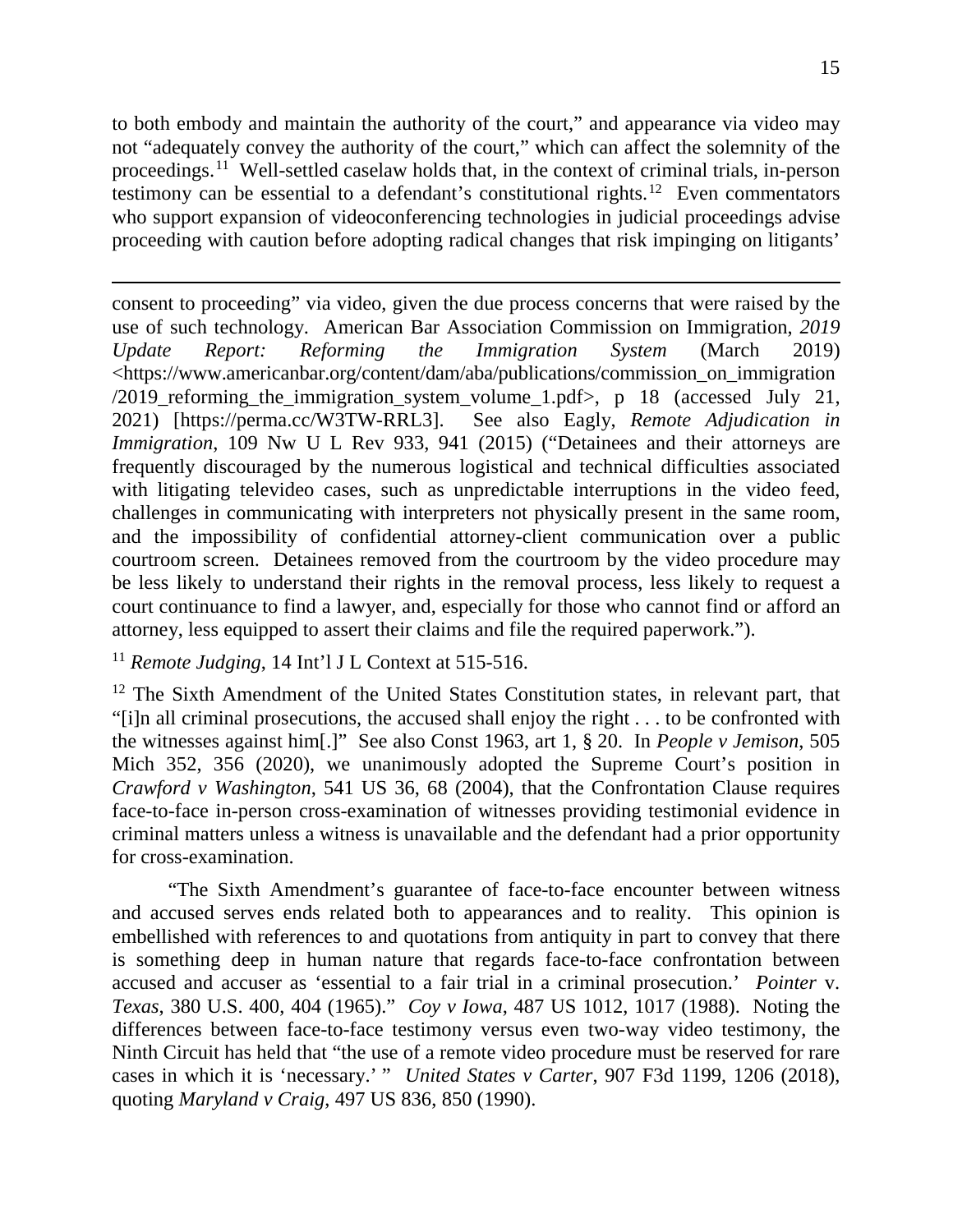rights and access to justice more broadly.[13](#page-15-0) Indeed, the benefits of remote proceedings are often more apparent than their costs, but there is a risk that judges and judicial policymakers may "face pressure to overemphasize values such as speed, cost savings, and reduced workloads at the cost of fair proceedings."[14](#page-15-1)

Michigan trial judges already have the authority and discretion to allow videoconferencing and other means of remote participation when appropriate.[15](#page-15-2) We, of course, should carefully consider any lessons learned during the pandemic and whether any new remote participation or other procedures should be formally adopted in the future.[16](#page-15-3) However, any changes we might make should be considered through our

<span id="page-15-0"></span><sup>&</sup>lt;sup>13</sup> *Impact of Video Proceedings*, p 2 (noting that the expanded use of remote technology "raises critical questions about how litigants' rights and their access to justice may be impacted").

<span id="page-15-1"></span><sup>14</sup> Bannon & Keith, *Remote Court: Principles for Virtual Proceedings During the COVID-19 Pandemic and Beyond*, 115 Nw U L Rev 1875, 1909 (2021).

<span id="page-15-2"></span><sup>15</sup> See, e.g., MCR 2.004; MCR 2.407; MCR 3.904; MCR 6.006.

<span id="page-15-3"></span><sup>&</sup>lt;sup>16</sup> In 2001, the Florida Supreme Court repealed a rule that had been adopted on an interim basis in 1999, which allowed for juvenile detention hearings to be conducted by video. *Amendment to Florida Rule of Juvenile Procedure 8.100(A)*, 796 So 2d 470 (2001). In lieu of adopting a permanent rule change, a pilot program had been initiated and later adopted on an interim basis. *Id.* at 472. More studies were conducted, and the Florida Supreme Court revisited the proposed amendment upon the expiration of a 90-day period. *Id.* at 473. The Florida Supreme Court found that, although the proposed amendment allowed for the exercise of judicial discretion, "[i]n practical operation, the electronic proceeding became mandatory, and not merely an option to be implemented as appropriate." *Id*. at 472. The Florida Supreme Court highlighted the concerns raised by the Florida Public Defender Association: "Specifically, many observed that there was no proper opportunity for meaningful, private communications between the child and the parents or guardians, between the parents or guardians and the public defender at the detention center, and between a public defender at the detention center and a public defender in the courtroom." *Id*. at 473. Although the Florida Supreme Court noted that the proposed amendment had some benefits, "our youth must never take a second position to institutional convenience and economy." *Id*. at 474. We find it particularly noteworthy both that the Florida Supreme Court utilized a process that allowed it to collect data and input from key stakeholders *before* committing to a permanent rule change and that, upon further reflection, the Florida Supreme Court decided *against* adopting a rule change expanding the use of video for these hearings.